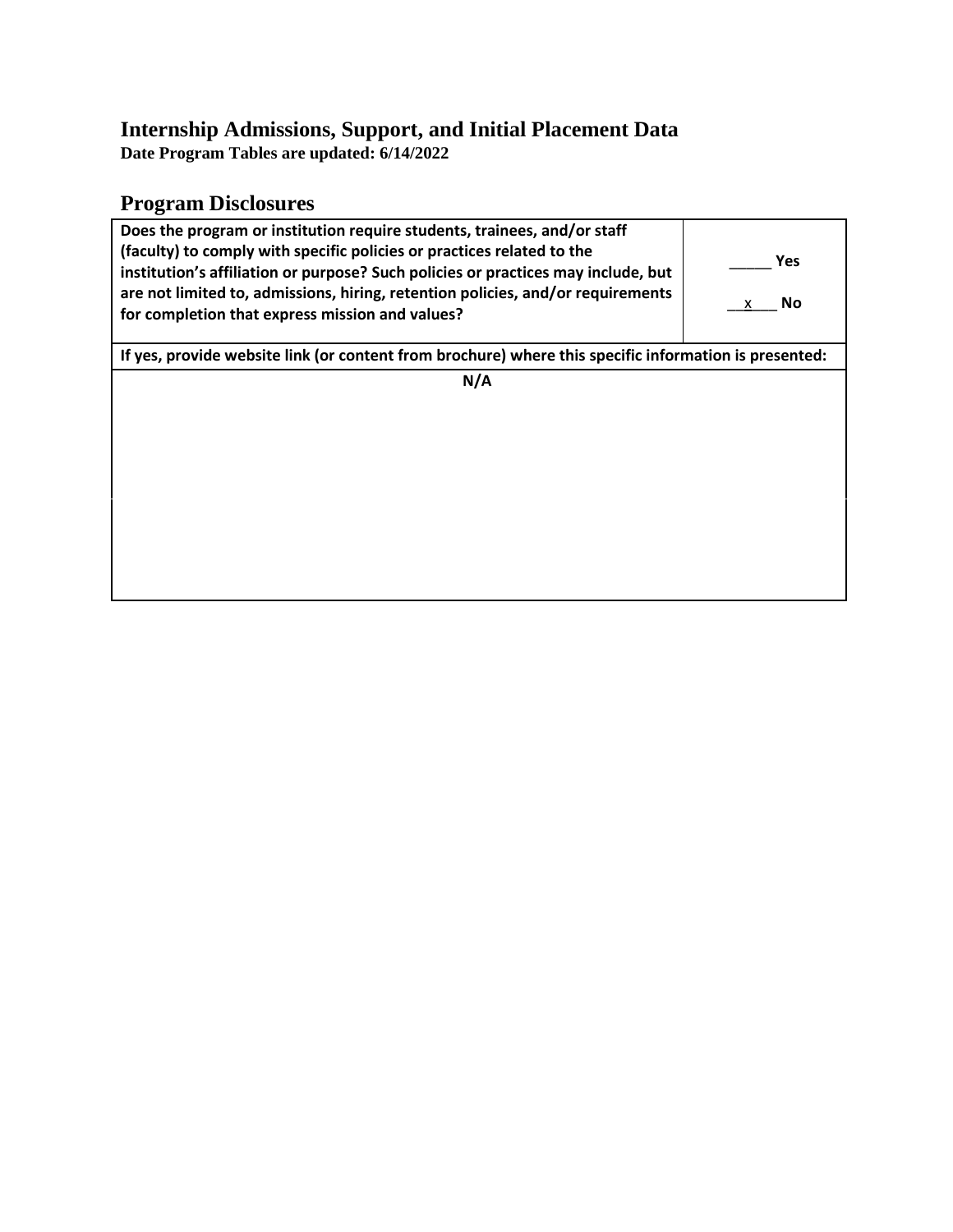## **Internship Program Admissions**

**Briefly describe in narrative form important information to assist potential applicants in assessing their likely fit with your program. This description must be consistent with the program's policies on intern selection and practicum and academic preparation requirements:**

Applications for admission to the Psychology Internship Program are accepted from graduate students enrolled in APA Accredited doctoral programs in Clinical Psychology. It is expected that successful applicants will have completed at least three years of graduate training which has included formal educational and clinical experiences with assessment and intervention, as well as training and experience with research. Applicants should have at least some experience and demonstrated interests relevant to the track(s) to which they are applying.

Applicants must complete the AAPI, provide a transcript or transcripts documenting their graduate education in clinical psychology, and three letters of recommendation. Their Director of Training must also indicate on the APPI that the applicant is ready to apply for internship. Deadline for submission of application materials is November 1 of each year.

Interns must complete a Health Screening including a two-step PPD screening, Flu vaccine, and Immunization Verification. Interns must also submit proof of COVID-19 vaccination and any required boosters. Interns are required to complete an I-9 for determining eligibility to work in the United States.

Interns, consistent with GME requirements, will be required to have a Criminal Background Check and Motor Vehicle Record Check, sign the Contract of Appointment to House Staff, Patent Agreement and the IU School of Medicine Statement of Principles. Cases in which there are any findings from the Criminal Background Check or Motor Vehicle Record Check will be reviewed by Dr. Howenstine, Director of Graduate Medical Education to determine the appropriate course of action.

**Does the program require that applicants have received a minimum number of hours of the following at time of application? If Yes, indicate how many:**

| <b>Total Direct Contact Intervention Hours</b> | No      | No      | Amount: N/A |
|------------------------------------------------|---------|---------|-------------|
|                                                | minimum | minimum |             |
| <b>Total Direct Contact Assessment Hours</b>   | No      | No      | Amount: N/A |
|                                                | minimum | minimum |             |

#### **Describe any other required minimum criteria used to screen applicants:**

None: We evaluate applications holistically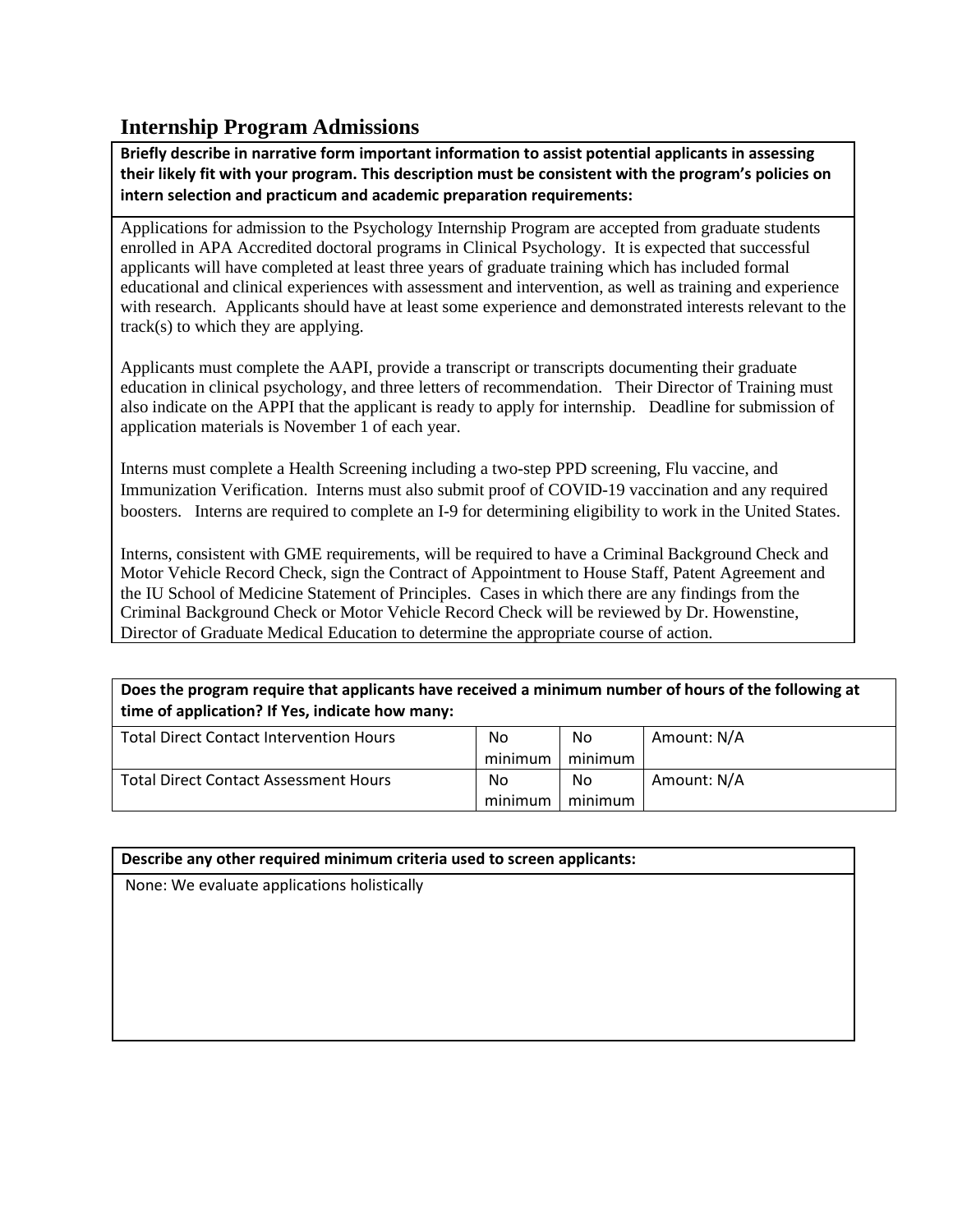| Annual Stipend/Salary for Full-time Interns                                                                                                                   |            | \$35,568        |  |
|---------------------------------------------------------------------------------------------------------------------------------------------------------------|------------|-----------------|--|
| Annual Stipend/Salary for Half-time Interns                                                                                                                   | N/A        |                 |  |
| Program provides access to medical insurance for intern?                                                                                                      | Yes        | No              |  |
| If access to medical insurance is provided:                                                                                                                   |            |                 |  |
| Trainee contribution to cost required?                                                                                                                        | Yes        | No              |  |
| Coverage of family member(s) available?                                                                                                                       | <u>Yes</u> | No.             |  |
| Coverage of legally married partner available?                                                                                                                | Yes        | No              |  |
| Coverage of domestic partner available?                                                                                                                       | Yes        | <b>No</b>       |  |
| Hours of Annual Paid Personal Time Off (PTO and/or Vacation)                                                                                                  | 15 days    |                 |  |
| Hours of Annual Paid Sick Leave                                                                                                                               |            | Included in PTO |  |
| In the event of medical conditions and/or family needs that require extended<br>leave, does the program allow reasonable unpaid leave to interns/residents in |            |                 |  |
| excess of personal time off and sick leave?                                                                                                                   | Yes        | No              |  |
| Other Benefits (please describe): 10 paid holidays and 3 paid professional days, malpractice insurance,<br>parking, disability insurance, life insurance      |            |                 |  |

# **Financial and Other Benefit Support for Upcoming Training Year\***

\*Note. Programs are not required by the Commission on Accreditation to provide all benefits listed in this table

 $\overline{\phantom{a}}$